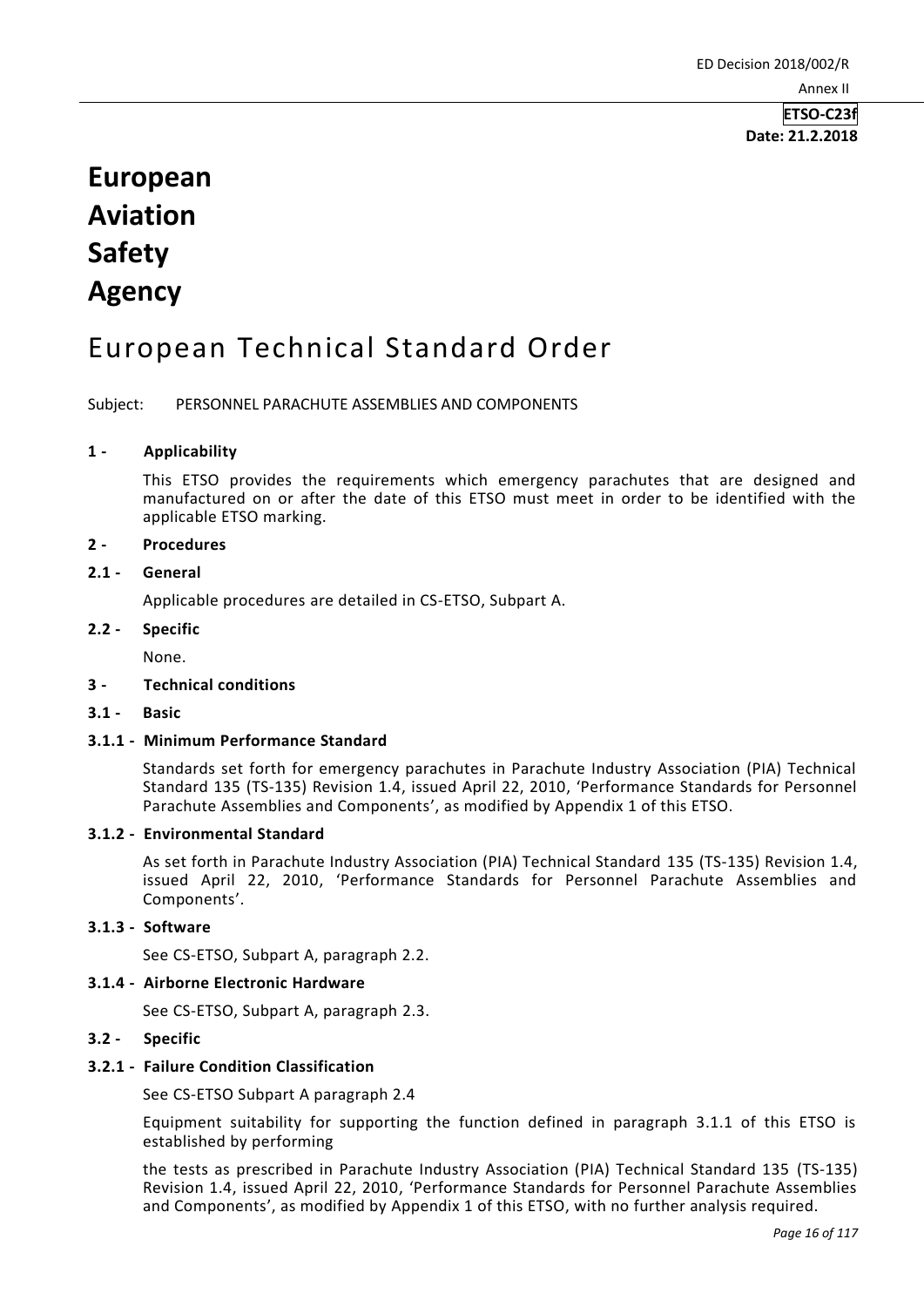## **ETSO-C23f Date: 21.2.2018**

## **4 - Marking**

#### **4.1 - General**

Marking as detailed in CS-ETSO, Subpart A, paragraph 1.2.

## **4.2 - Specific**

Also, mark the following permanently and legibly, with at least the manufacturer's name, subassembly part number, and the ETSO number:

(1) Each component that is easily removable (without hand tools), and

(2) Each subassembly of the article that you determined may be interchangeable.

## **5 - Availability of Referenced Document**

You can download a free copy of PIA TS-135 Revision 1.4 issued April 22, 2010, Performance Standards for Personnel Parachute Assemblies and Components, at:

<http://www.pia.com/piapubs/TSDocuments/TS-135v1.4.pdf>